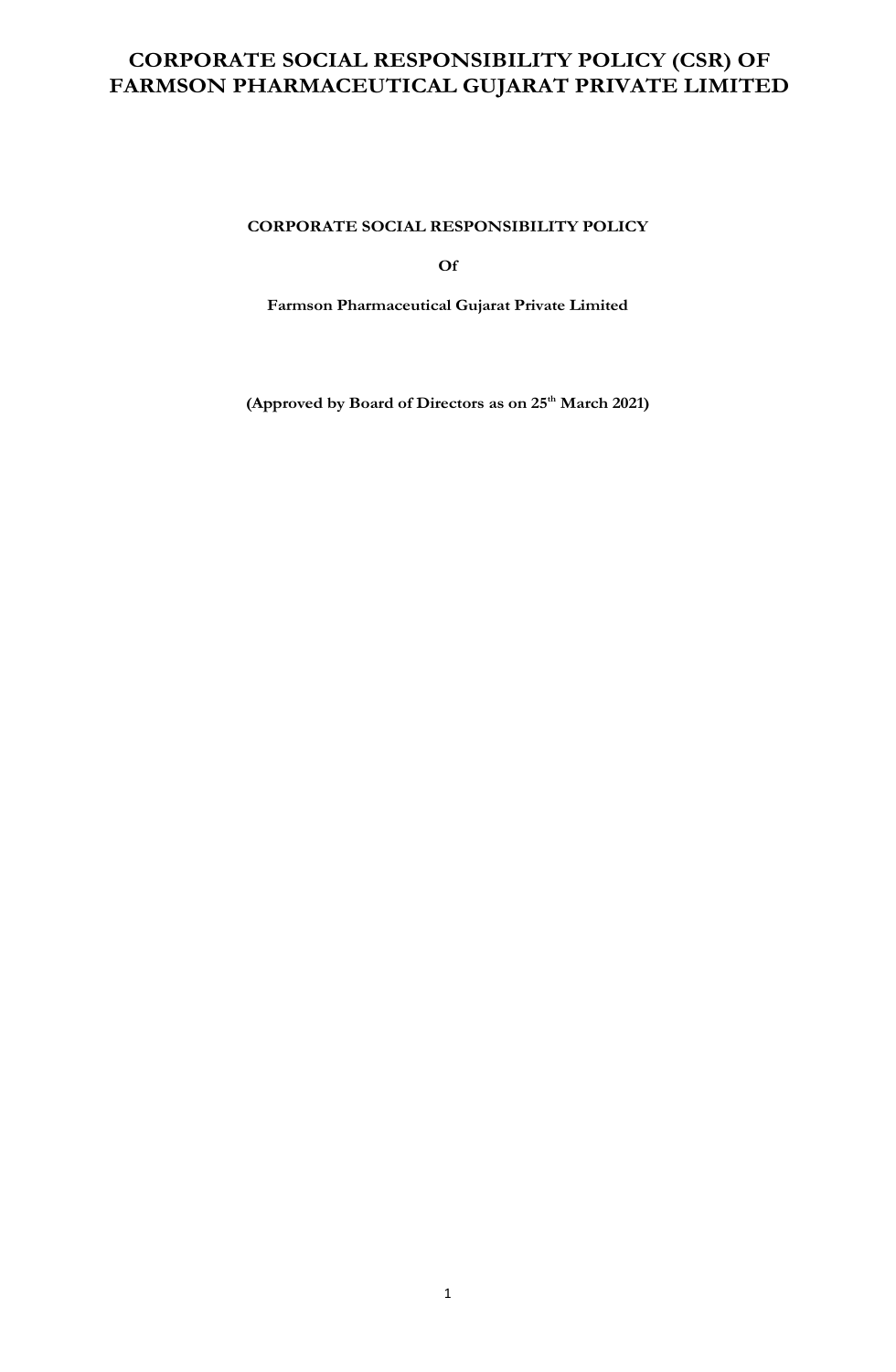#### **A. Corporate Social Responsibility (CSR) – Philosophy:**

Corporate Social Responsibility at Farmson Pharmaceutical Gujarat Private Limited ("**hereafter referred to as "FPGPL"**) portrays the deep symbiotic relationship that the company enjoys with the communities it is engaged with. As a responsible corporate, FPGPL endeavors to contribute for social and environmental causes on a regular basis. We believe that to succeed, an organization must maintain highest standard of corporate behavior towards its employees, consumers and other stakeholders including the society in which it operates. We are of the opinion that CSR underlines the objective of bringing about a difference and adding value in our stakeholders' lives.

FPGPL consistently strives for opportunities to conduct various activities under Corporate Social Responsibility (hereafter referred to as **"CSR"**) as prescribed under the Companies Act, 2013 and the Rules / directions made there under. CSR is about the way in which the Company meets its wider economic, social and environmental obligations towards all stakeholders and society at large. It includes, but is not limited to sustainable development practices, corporate citizenship, corporate governance and business ethics. This is reflected in our actions and activities that have been conducted for the well-being of communities and environment, years before the Companies Act, 2013 guidelines came into effect.

#### **B. CSR Vision and policy statement:**

"Create a positive influence in the communities and societies where we operate."

Innovation, collaboration and impact define our social investments. FPGPL envisions supporting genuine initiatives with an aim to promote and facilitate children to emerge as productive assets, to promote healthcare in rural areas for the purpose of improving the primary healthcare, to protect &conserve the environment on a sustainable basis, to develop rural areas so as to bring them at par with urban India and to promote the growth & development of the economically and socially weaker sections of the society and thereby, set a foundation for nation building. The Board of Directors of the Company through its CSR Committee will plan and monitor the expenditure of CSR activities. The CSR Committee will annually recommend the CSR program and projects to the Board for its approval. The activities undertaken in the normal course of business will not be a part of CSR activities.;

#### **C. Constitution of CSR Committee:**

The Board of Directors of the Company formed a Corporate Social Responsibility Committee (hereinafter referred to as the 'CSR Committee'). The Committee will report to Board of Director. The CSR Committee consists of the following Directors:

Mr. Samir K. Patel- Chairman

Mr. Vinit Menon – Director

Mr. Narshibhai K. Patel – Director

Mr. Sudhesh Arjunprasad Mishra – Director

CSR Officer of the Company is permanent invitee of CSR Committee.

#### **D. Responsibilities**:

Keeping in line with Section 135 of the Companies Act, 2013(hereinafter referred to as **"the**  Act") and the Rules there under, the Board of Directors of the Company shall form a Corporate Social Responsibility Committee to inter alia, carry out the following functions:

- a. To formulate and recommend to the Board, a CSR Policy which shall indicate the activities to be undertaken by the Company as specified in Schedule VII of the Companies Act, 2013 and rules made there under;
- b. To recommend the amount of expenditure to be incurred on the CSR activities;
- c. To monitor the implementation of framework of CSR Policy and;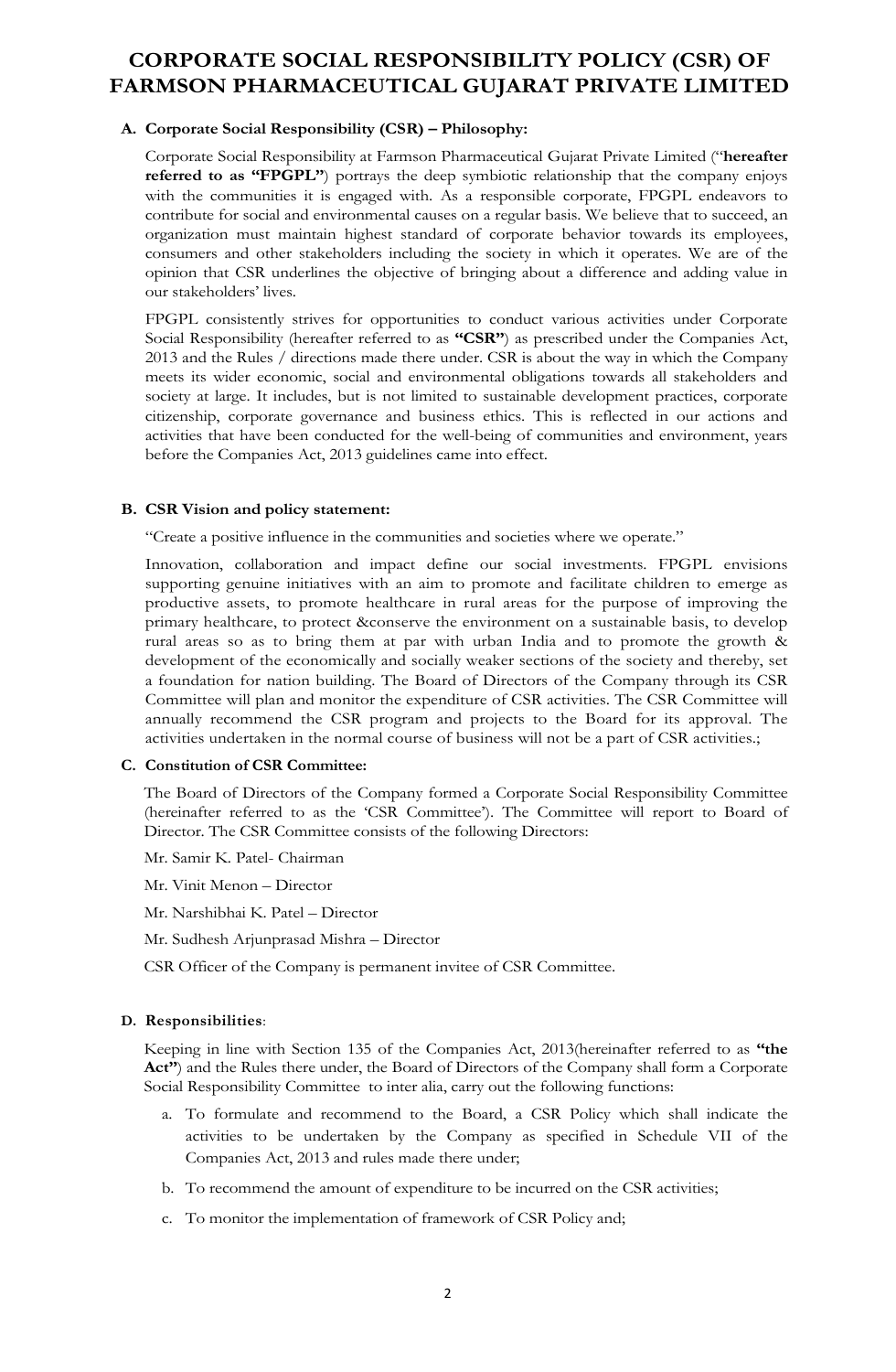d. To carry out any other function as mandated by the Board from time to time and / or enforced by any statutory notification, amendment or modification as may be applicable or as may be necessary or appropriate for performance of its duties.

### **E. Definitions:**

In this Policy, unless the context otherwise requires:

- 1. **"Act"** shall mean the Companies Act 2013 and the rules made there under, including any modifications, amendments or re-enactment thereof.
- 2. **"Agency"** (or Agencies) means the organization that comes within the category as mentioned under rule no 4 of The Companies (CSR Policy) Amendment Rules, 2021 and also the independent organization taken on board for assessment, project designing, monitoring & evaluation
- 3. **"Approved Budget"** shall mean the total budget as approved by the Board of the Company upon the recommendation of the CSR Committee, which is to be utilized for CSR Projects.
- 4. **"Board"** shall mean the Board of Directors of the Company.
- 5. **"Company"** shall mean Farmson Pharmaceutical Gujarat Private Limited and wherever the context requires, shall signify the Company acting through its Board.
- 6. **"CSR Annual Plan"** shall mean the annual plan detailing the project, time schedule, CSR expenditure for the year.
- 7. **"CSR Committee"** shall mean the Corporate Social Responsibility Committee constituted by the Board of the Company in accordance with the Act, consisting of at least three Directors.
- 8. **"CSR Working Committee"** shall mean the Committee duly formed and approved by the CSR Committee, consisting of a group of representatives from various departments of the Company involved in providing assistance to the CSR Committee in formulation, identification, monitoring and review of CSR activities/programs/projects on an on-going basis.
- 9. **"CSR Expenditure"** means all CSR Expenditure of the Company as approved by the Board upon recommendation of the CSR working Committee, including the following:
	- i. Contribution to CSR Projects which shall be implemented and/or executed by the Company;
	- ii. Any other contributions covered under Schedule VII to the Act. Contribution of any amount directly or indirectly to any political party under section 182 of the Act, shall not be considered as CSR Expenditure.
- 10. **"CSR Officer"** shall mean the whole-time person engaged by the Company for activities envisaged in the CSR Policy; having due comprehension, understanding, drive and passion for such activities and designated as such and shall report directly to the CSR Committee. Presently Mr. Vijay Panalal Shah is CSR officer of the Company.
- 11. **"CSR Policy"** means a statement containing the approach and direction given by the board of a company, taking into account the recommendations of its CSR Committee, and includes guiding principles for selection, implementation and monitoring of activities as well as formulation of the annual action plan;
- 12. **"CSR Projects"** or **"Projects"** means Corporate Social Responsibility projects/activities/ programs/ initiatives instituted in India, either new or ongoing, and include but not limited to those undertaken by the Board in pursuance of recommendations of the CSR Committee as per the declared CSR Policy of the Company.

Projects/activities/ programs/ initiatives undertaken in pursuance of normal course of business of the Company and projects which benefit only the employees of the Company and their families shall not be considered as CSR Projects.

13. **"Financial Year"** shall mean the period beginning from 1st April of every year to 31st March of the succeeding year.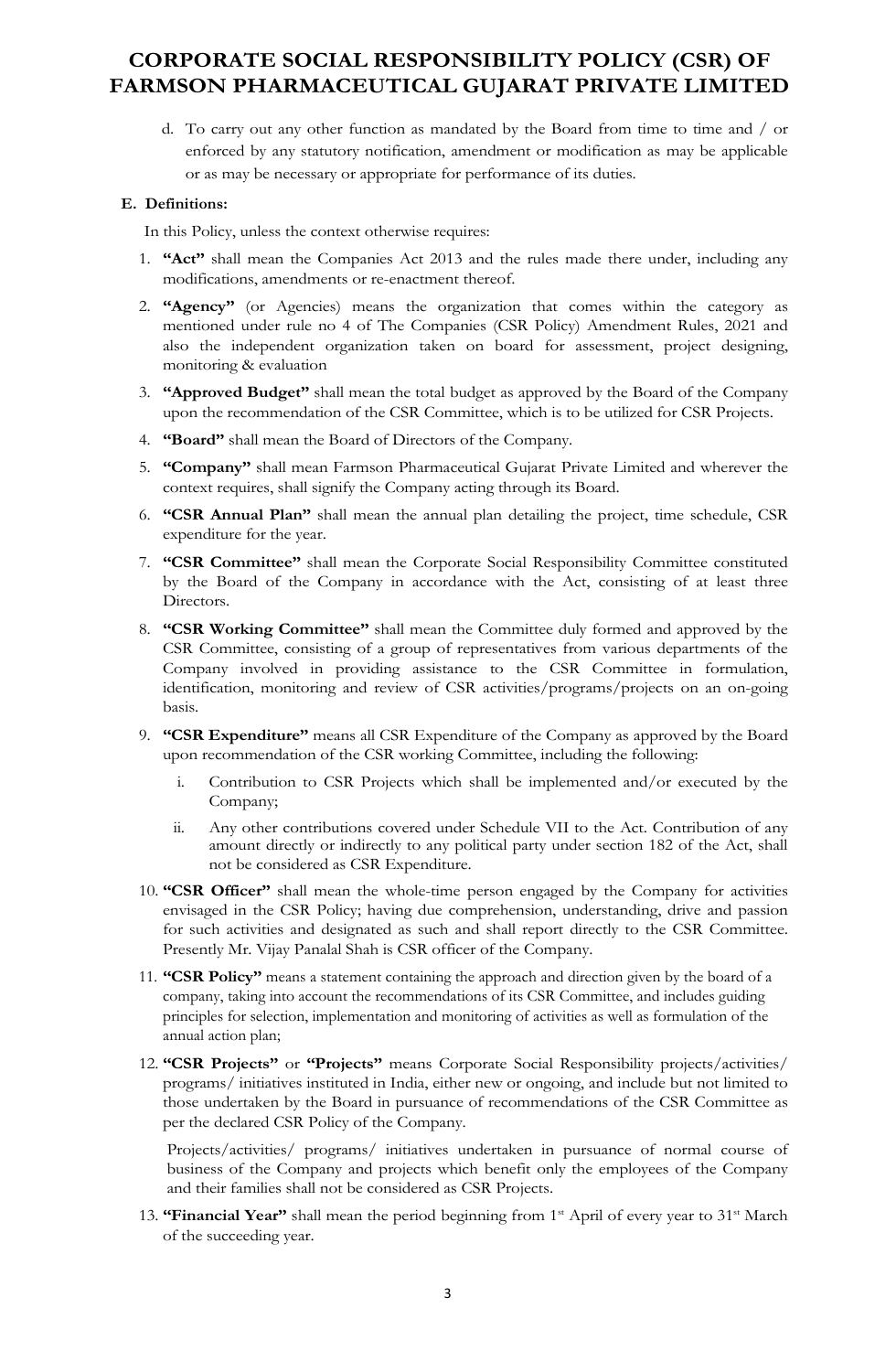- 14. **"Net profit"** shall mean the net profit as per the Act and Rules based on which the specific percentage for CSR Expenditure has to be calculated.
- 15. **"Rules"** shall mean the Companies (Corporate Social Responsibility) Rules 2014, including any re-enactment, modifications or amendments thereof.
- 16. **"Thrust Areas"** shall have the meaning as ascribed to them as per provisions given herewith in the Policy.

Words and expressions used and not defined in the Policy shall have the same meanings respectively assigned to them in the Act and/or Rules.

#### **F. Thrust Areas:**

The CSR activities we pursue will be in line with our stated Vision and Mission, focused not just around our plants and offices, but also in other geographies based on the needs of the communities. We intend to undertake CSR initiatives as permitted under section 135 of the Companies Act, 2013 and the related rules in following areas:

- I. Eradicating hunger, poverty, malnutrition, promoting healthcare including preventive healthcare and sanitation and making available safe drinking water;
- II. Promoting education, including special education and employment enhancing vocational skills especially among children, women, elderly and differently abled and livelihood enhancement projects;
- III. Ensuring environment sustainability, ecological balance, protection of flora and fauna, animal welfare, agro forestry, conservation of natural resources and maintaining quality of air, water and soil;
- IV. Rural Development projects;
- V. Contribution to the Prime Minister's National Relief Fund or any other fund set up by the Central Government for socio-economic development and relief and welfare of the Scheduled Castes, the Scheduled Tribes, other backward classes, minorities and women.
- VI. COVID Based Interventions to support the affected stakeholders

The CSR projects/ activities undertaken by **FPGPL** will be in the line with Schedule VII activities and will also include terms incorporated as per amendments to the Schedule VII through subsequent notification, circulars etc. released by appropriate authority.

#### **G. CSR Objectives and Projects:**

Company will carry out/ get implemented its CSR activities/projects/programs through its inhouse team comprising the CSR Officer along with the assistance of CSR Committee.

CSR Projects will be taken up in following core sectors covering surrounding and adjacent villages near business sites and some projects having state wide and nationwide coverage:

- **I. Eradicating hunger, poverty, malnutrition, promoting healthcare including preventive healthcare and sanitation and making available safe drinking water;**
- **II. Promoting education including special education and employment enhancing vocational skills especially among children, women, elderly and differently abled and livelihood enhancement projects;**
- **III. Ensuring environment sustainability, ecological balance, protection of flora and fauna, animal welfare, agro forestry, conservation of natural resources and maintaining quality of air, water and soil;**
- **IV. Rural Development projects;**
- **V. Contribution to the Prime Minister's National Relief Fund or any other fund set up by the Central Government for socio-economic development and relief and welfare of the Scheduled Castes, the Scheduled Tribes, other backward classes, minorities and women.**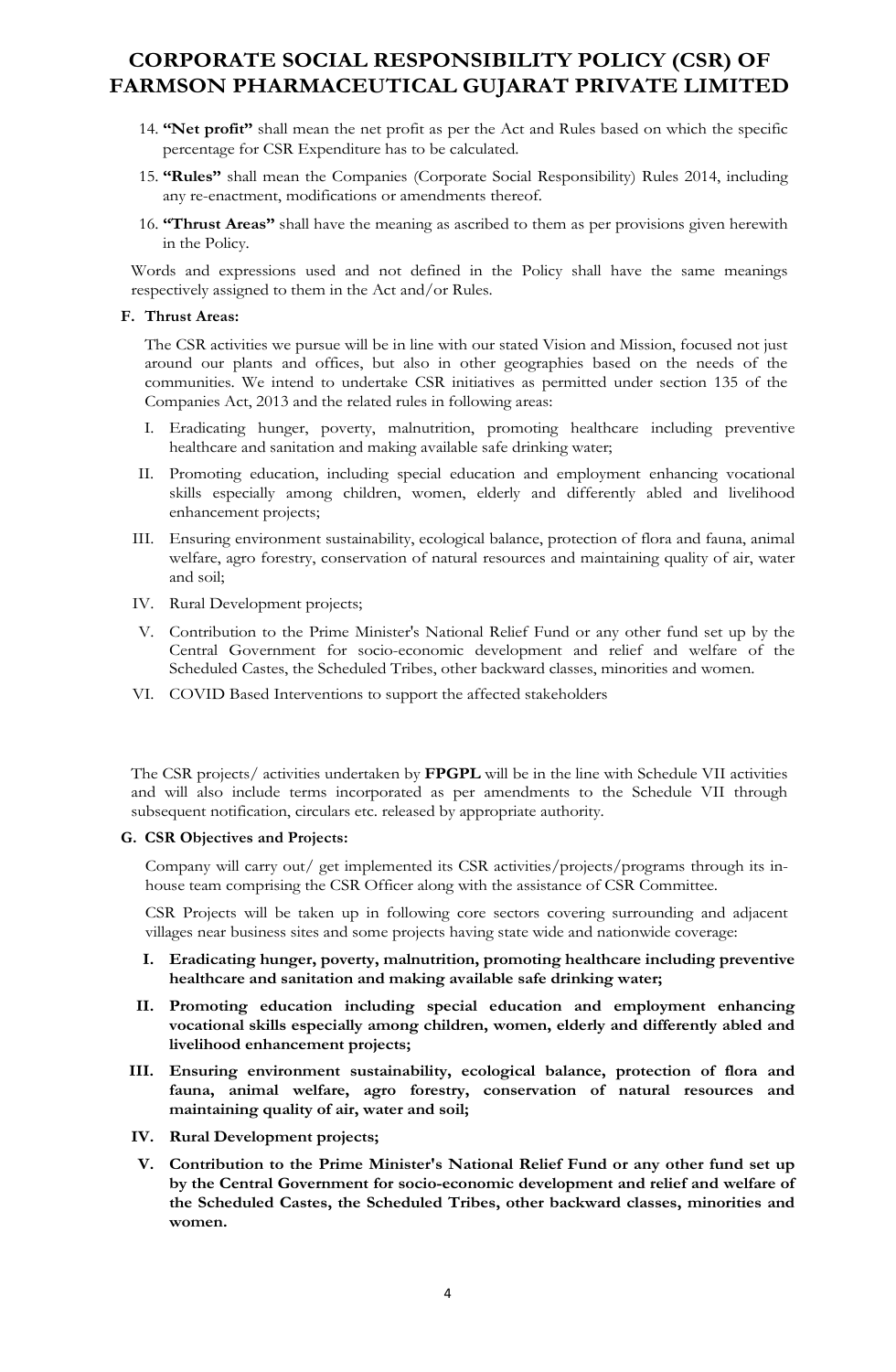a. In addition to the above thrust areas where the schemes would primarily be targeting villages and areas surrounding the factory premises, our CSR activities would also ensure that the benefits of the contributions reach far and wide. Thus, any schemes or funds which so benefit the backward, socially and economically inadequate and upliftment of women would also be the focus/target of our contributions.

### **H. Identification of CSR Projects:**

- 1. CSR Projects shall be identified and planned for approval of the CSR Committee, particularly in Thrust Areas, with estimated expenditure and phase-wise implementation schedules.
- 2. The Company will ensure that in identifying its CSR Projects, preference shall be given to the local area and areas around which the Company operates. However, this shall not prevent / bar the Company from pursuing its CSR objects in other geographical areas.
- 3. As a guiding principle, the CSR Projects in Thrust Areas shall be identified on the basis of a detailed assessment survey and feasibility study.
- 4. The CSR Officer in consultation with the CSR Committee, may engage external professionals/firms/agencies if required for the purpose of identification (and implementation) of CSR Projects.

### **I. Implementation of CSR Projects:**

The Company shall implement the identified CSR Projects by the following means:

### **I. Direct Method**

- 1. The Company may itself implement the identified CSR Projects presently within the scope and ambit of the Thrust Areas as defined in the Policy.
- 2. The CSR Officer designate may engage external professionals/firms/agencies if so required, for the purpose of implementation of its CSR Projects.
- 3. The Company may collaborate with other companies if required, for fulfilling its CSR objects through the Direct Method, provided that the CSR Committees of respective companies are in a position to monitor separately such CSR Projects.

### **II. Indirect Method**

- 1. The Company may implement the identified CSR Projects through Agencies which are eligible to implement CSR projects as per section 135 of The Companies Act, 2013, The Companies (CSR Policy) Rules, 2014 including any modifications, amendments or reenactment thereof.
- 2) The Company may collaborate with other companies, if so required, for fulfilling its CSR objects through the Indirect Method provided that the CSR Committees of respective companies are in a position to monitor separately such Projects.

## **J. Fund allocation and others:**

### **I. Fund allocation**

- 1. The Company, in every Financial Year, shall endeavor to spend such feasible amount as CSR Expenditure, which shall not be restricted by the statutory limit of a specified percentage of its average net profits of the immediately preceding three Financial Years. However, the aforementioned CSR Expenditure in any Financial Year shall be at least 2% of Company's average Net profits for the three immediately preceding Financial Years.
- 2. The CSR Committee shall formulate and recommend to the Board, an annual action plan in pursuance of its CSR policy, which shall include the following, namely:-
	- (a) the list of CSR projects or programs that are approved to be undertaken in areas or subjects specified in Schedule VII of the Act;
	- (b) the manner of execution of such projects or programs as specified in sub-rule (1) of rule 4 of The Companies (CSR Policy) Amendment Rules, 2021
	- (c) the modalities of utilization of funds and implementation schedules for the projects or programs;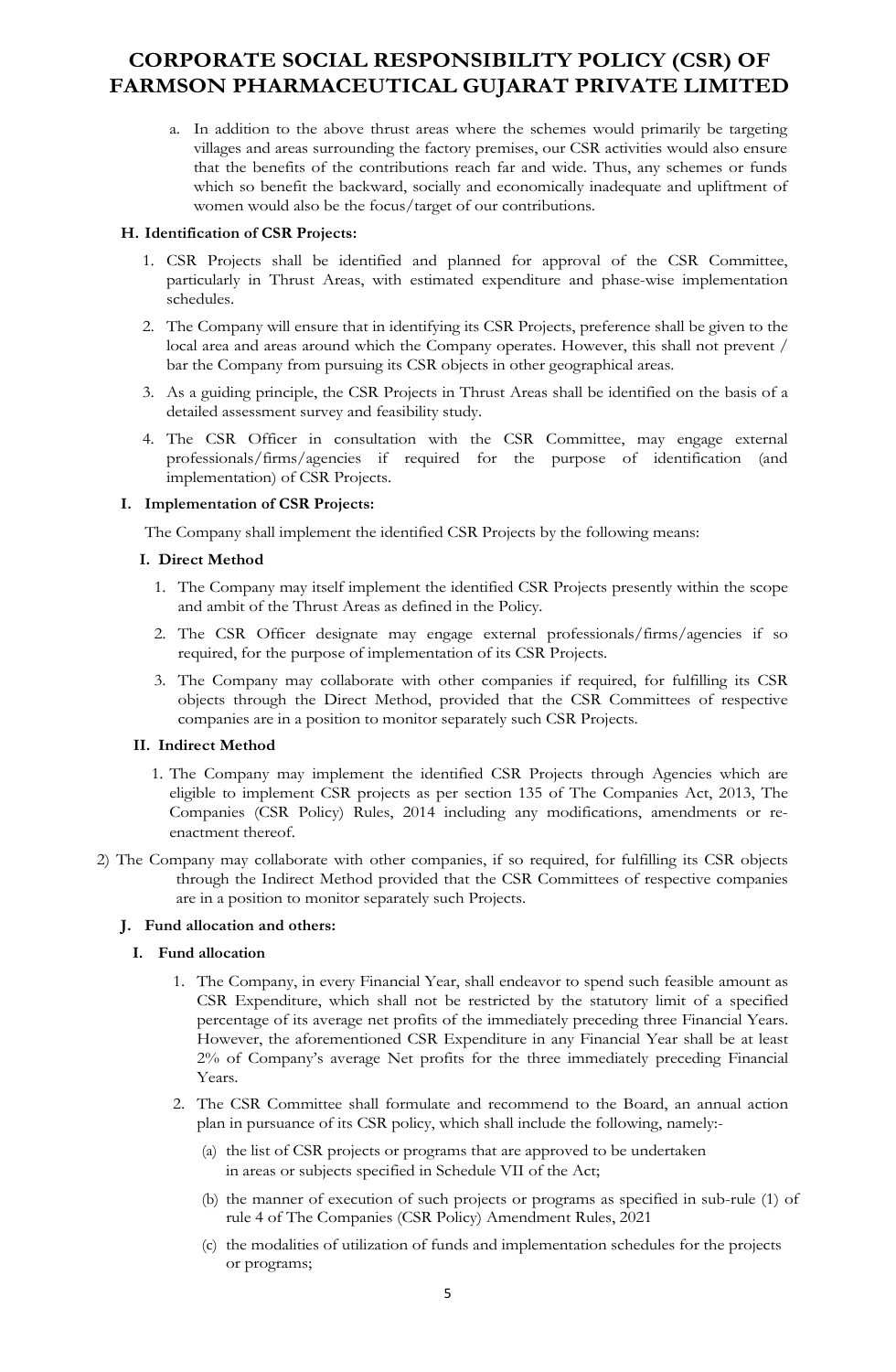- (d) monitoring and reporting mechanism for the projects or programs; and
- (e) details of need and impact assessment, if any, for the projects undertaken by the company:

Provided that Board may alter such plan at any time during the financial year, as per the recommendation of its CSR Committee, based on the reasonable justification to that effect.

- 3. Total expenditure in the CSR Annual Plan shall be approved by the Board upon recommendation by the CSR Committee.
- 4. In case the Company fails to spend the statutory minimum limit of 2% of Company's average net profits of the immediately preceding three years, in any given financial year, the Board shall specify the reasons for the same in its report in terms of clause (o) of subsection (3) of section 134 of the Act.And, unless the unspent amount relates to any ongoing project referred to in sub-section (6) of section 135 of act, the company will transfer such unspent amount to a Fund specified in Schedule VII, within a period of six months of the expiry of the financial year].Any amount remaining unspent pursuant to any ongoing project, fulfilling such conditions as may be prescribed, undertaken by a company in pursuance of its Corporate Social Responsibility Policy, shall be transferred by the company within a period of thirty days from the end of the financial year to a special account to be opened by the company in that behalf for that financial year in any scheduled bank to be called the Unspent Corporate Social Responsibility Account, and such amount shall be spent by the company in pursuance of its obligation towards the Corporate Social Responsibility Policy within a period of three financial years from the date of such transfer, failing which, the company shall transfer the same to a Fund specified in Schedule VII, within a period of thirty days from the date of completion of the third financial year.

### **II. Others**

- 1. The CSR Committee shall ensure that major portion of the CSR expenditure in the Annual Plan shall be for the Projects as per CSR objectives. However, there shall not be any preference given to any particular projects for budgetary allocation and it shall be made purely as per the identified CSR Projects on need basis.
- 2. The Board of the Company are authorized to decide on Projects to be implemented within the allocation as per the Annual Plan.
- 3. The Company may build CSR capacities of their own personnel or those of the Agencies or Institutions through which CSR Activities are being conducted, but such expenditure on capacity building shall not exceed 5% of the Approved CSR Budget of the Company for the Financial Year.

### **K. Duties and Responsibilities:**

### I. **Board of Directors**

- 1. **The board shall review and approve the CSR policy and CSR action plan.** Board may alter such plan at any time during the financial year, as per the recommendation of its CSR Committee, based on the reasonable justification to that effect.
- 2. The Board of a company shall satisfy itself that the funds so disbursed have been utilized for the purposes and in the manner as approved by it
- 3. The Board shall include in its Report the annual report on CSR Projects as per the format provided in the Annexure to the Rules.

### II. **CSR Committee**

- 1. The CSR Committee shall monitor the implementation of the CSR Policy and CSR Annual Plan. For this purpose, the CSR Committee shall meet at least one times in a year.
- 2. In discharge of CSR functions of the Company, the CSR Committee shall be directly responsible to the Board for any act that may be required to be done by the CSR Committee in furtherance of its statutory obligations, or as required by the Board.